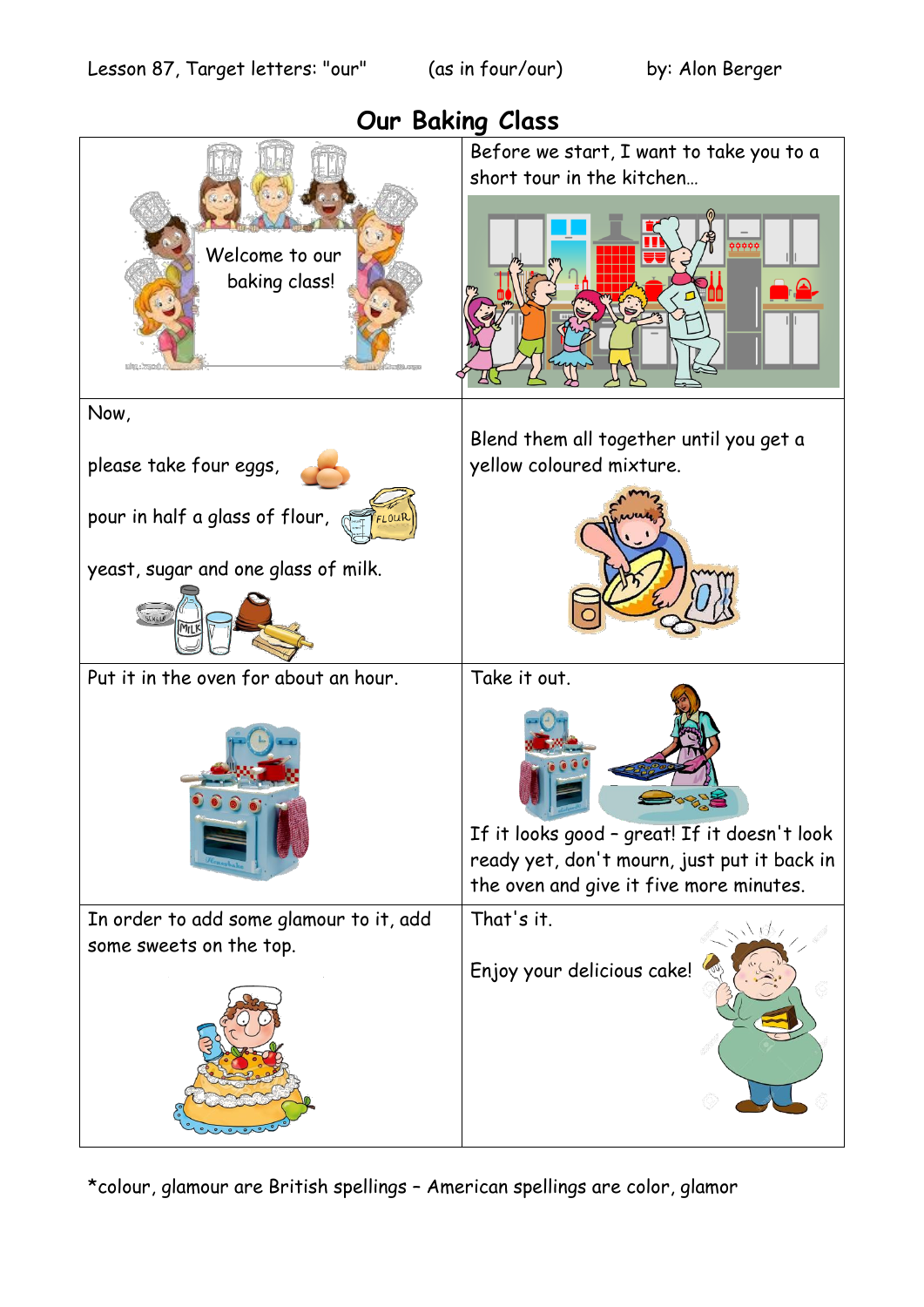Word List

| $\mathbf{1}$            |                         | four    |  |
|-------------------------|-------------------------|---------|--|
| $\overline{c}$          | this is<br>our bag      | our     |  |
| $\mathsf{3}$            |                         | colours |  |
| $\overline{\mathbf{4}}$ |                         | your    |  |
| 5                       | 05:00                   | hour    |  |
| $6\phantom{1}6$         |                         | tour    |  |
| $\overline{7}$          |                         | glamour |  |
| 8                       | 1"71<br><b>Stelling</b> | flour   |  |
| 9                       |                         | pour    |  |
| 10                      |                         | mourn   |  |
| 11                      |                         | eggs    |  |
| 12                      |                         | kitchen |  |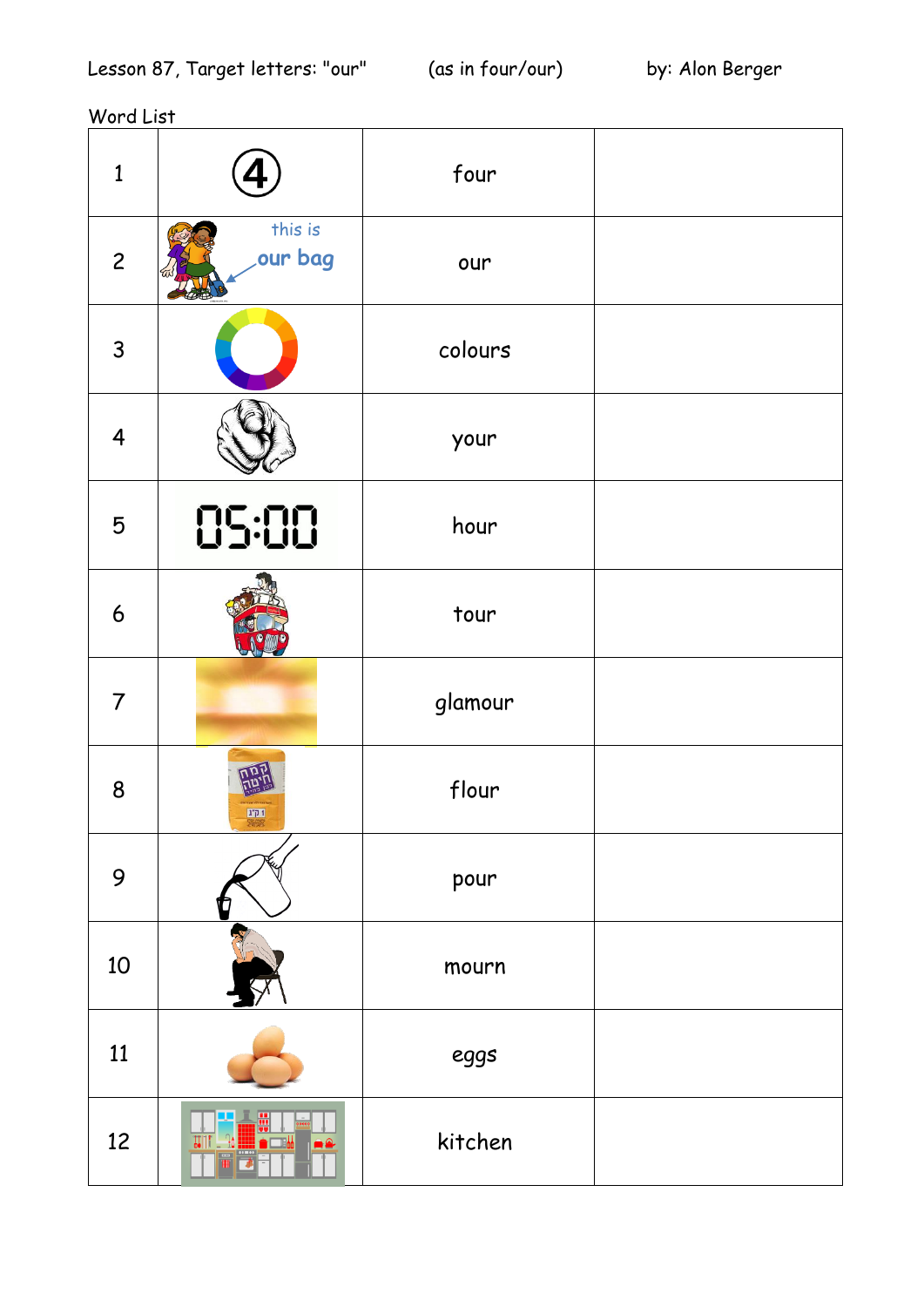## Guess the Word

## **Instructions:**

- 1. Place the cards in a pile, face down.
- 2. One student picks a card.
- 3. He describes, in English, the bold word at the top of the card *without* using the other words on the card, or pantomime.
- 4. Whoever guesses the right answer takes the next card from the pile.

Cut out the cards on the lines:

| four                                               | our                                                          |
|----------------------------------------------------|--------------------------------------------------------------|
| number<br>one/two/three/five<br>hour<br>16:00 PM   | belongs to<br>possessive<br>me/mine<br>your                  |
| your<br>you<br>belongs to<br>possessive<br>me/mine | hour<br>AM/PM<br>clock/watch<br>time<br>one/two/three<br>day |